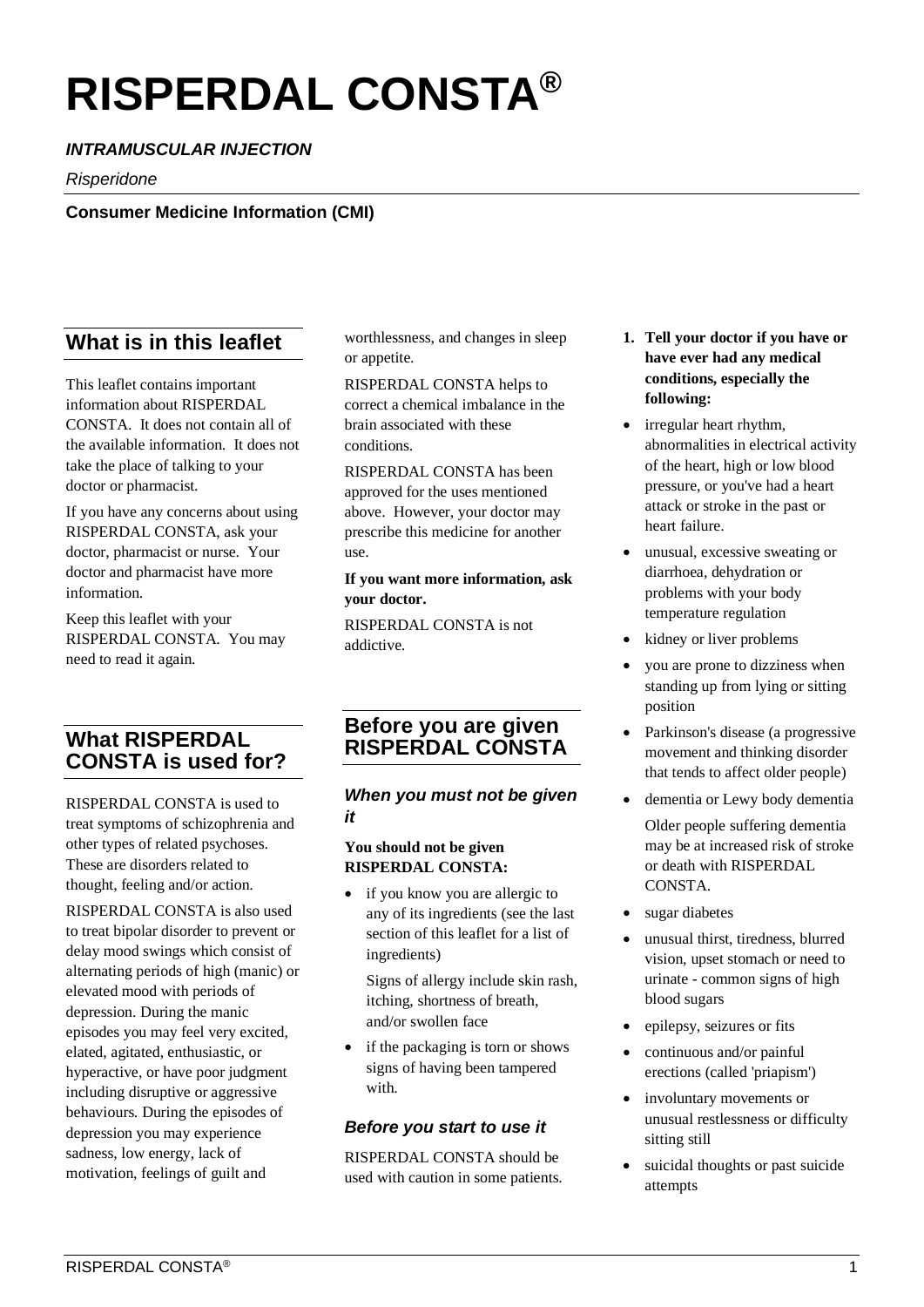- low blood potassium levels (hypokalaemia)
- breast cancer
- cancer of the pituitary gland
- Neuroleptic Malignant Syndrome (a serious reaction to some medicines that causes sudden increase in body temperature, very fast heartbeat, extremely high or low blood pressure and severe muscle stiffness or fits)
- Tardive dyskinesia (a reaction to some medicines with uncontrollable twitching or jerking movements of the tongue, face, mouth, jaw, arms and legs)
- blood clots

Tell your doctor if you or someone else in your family has a history of blood clots. Blood clots in the lungs and legs can occur with RISPERDAL CONSTA. Blood clots in the lungs can result in death

• low white blood cell count

If you have low numbers of some white blood cells, your risk of contracting an infection or developing a fever is increased with RISPERDAL CONSTA).

#### **2. Tell your doctor if:**

• **you have any eye surgery planned.**

Your doctor will need to assess whether you are at risk of a surgical complication (called Intraoperative Floppy Iris Syndrome). You may be recommended to stop your RISPERDAL CONSTA temporarily prior to your eye surgery.

• **you are pregnant or are planning to become pregnant**

Your doctor will advise you whether you should take RISPERDAL CONSTA

Newborn babies of mother taking RISPERDAL CONSTA in their last trimester may be at risk of having difficulty feeding or breathing, shaking, muscle

stiffness and/or weakness, sleepiness or agitation.

• **you are breast feeding**

As RISPERDAL CONSTA is excreted in breast milk, it is recommended that you do not breastfeed while using this medicine.

• **You will be in a hot environment or do a lot of vigorous exercise**

RISPERDAL CONSTA may make you sweat less, causing your body to overheat.

**If you have not told your doctor or nurse about any of the above, tell them before you are given RISPERDAL CONSTA.** 

#### *Taking other medicines*

**Tell your doctor if you are taking any other medicines, including any that you buy without a prescription from your pharmacy, supermarket or health food shop.** 

In particular, tell your doctor if you are taking:

- sleeping tablets, tranquillisers, strong painkillers, or some allergy medications called antihistamines and alcohol
- medicines that increase the activity of the central nervous system (psychostimulants such as methylphenidate).
- medicines used to treat bacterial infections such as rifampicin
- medicines used to treat fungal infections such as itraconazole and ketoconazole
- medicines to treat HIV/AIDS. such as ritonavir and tipranavir
- other medicines to treat mental illness or psychotic conditions
- medicines to treat depression, panic disorder, anxiety or obsessive-compulsive disorder, such as fluoxetine, paroxetine, sertraline and fluvoxamine
- medicines for your heart or blood pressure
- verapamil, a medicine used to treat high blood pressure and/or abnormal heart rhythm
- frusemide, a medicine used to treat high blood pressure and fluid build up

There is an increased risk of side effects or death in older people if frusemide is also taken with RISPERDAL CONSTA.

- medicines to treat epilepsy
- carbamazepine, a drug mainly used for epilepsy or trigeminal neuralgia (severe pain attacks in the face)
- medicines to treat Parkinson's disease or tremor.

## *Using it for the first time*

Treatment with RISPERDAL CONSTA will not be started until it is known that you can tolerate RISPERDAL treatment by mouth (tablets or oral solution).

At the start of treatment, you may have a fall in blood pressure making you feel dizzy on standing up, or your heart may beat faster. These should go away after a few days. Tell your doctor if they continue or worry you.

# **Using RISPERDAL CONSTA**

RISPERDAL CONSTA cannot be recommended for use in children and adolescents under 18 years at the present time as there is no experience with the product in this group.

# *How it is given*

RISPERDAL CONSTA will be given to you by injection by a healthcare professional. It is a medicine designed to gradually release the active ingredient in your body so that you do not have to take this medicine every day.

The information for your doctor or nurse on the right way to reconstitute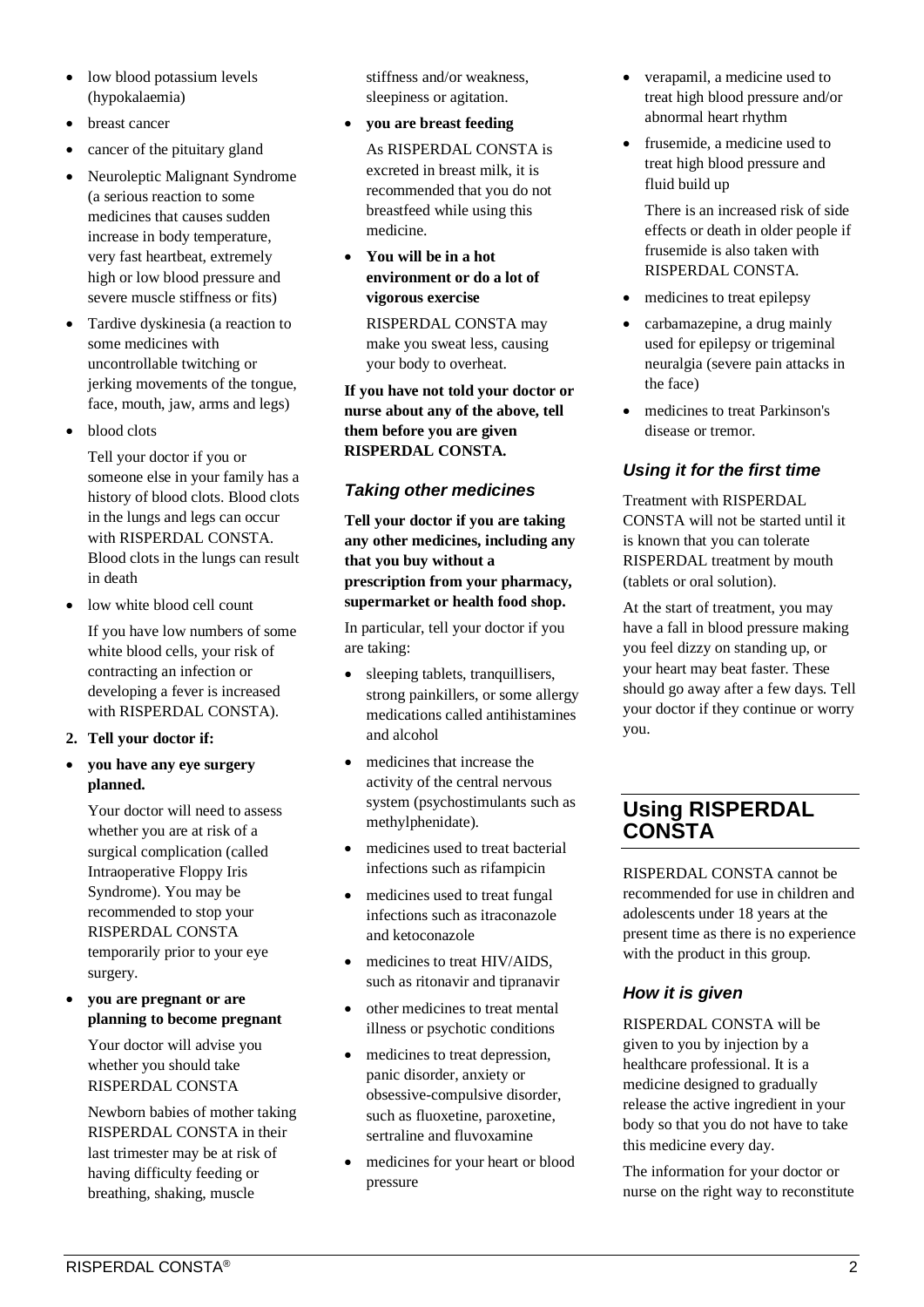(make up) RISPERDAL CONSTA is included in the package.

Your doctor or healthcare provider will give you the injection in the arm or buttock every two weeks. Next time the injection will be given into the other arm or buttock, and so on. Injection is not to be given intravenously.

The usual dose of RISPERDAL CONSTA is 25mg once every two weeks. Your doctor will decide on the dose of RISPERDAL CONSTA that is right for you.

Because risperidone is released gradually into your body, you will need an injection only every two weeks. During the first three weeks of treatment additional risperidone tablets or liquid, which can be taken by mouth, must be used, because the first injection will not start to work straight away. Your doctor will explain this to you.

Later, depending on how well the treatment is working, your doctor may decide to further adjust the dose of RISPERDAL CONSTA or to add oral RISPERDAL (tablets or solution) for a short time.

#### **Do not stop your treatment just because you feel better.**

If you have to stop RISPERDAL CONSTA on the advice of your doctor, it is best to do it gradually. Stopping treatment suddenly may cause effects such as feeling sick, vomiting, sweating, sleeplessness, muscle stiffness, or jerky movements, or your original medical problem may come back.

#### **Patients with kidney and liver problems.**

RISPERDAL CONSTA has not been studied in patients whose kidney or liver is not working properly. Your doctor will decide the dose suitable for you. A starting dose of 0.5mg twice-daily oral risperidone is recommended during the first week. In the second week 1mg twice daily or 2mg once daily can be given. If a daily total oral dose of at least 2mg is well tolerated (i.e. the drug does not

upset you), an injection of RISPERDAL CONSTA can be administered every 2 weeks.

#### *What if you missed a dose*

It is very important to keep all your appointments and get your medicine on time.

Contact your doctor as soon as you can if you think you are going to miss or have missed your appointment.

Your doctor will decide what you should do next.

#### *Overdose*

**As RISPERDAL CONSTA is given to you under the supervision of your doctor, it is very unlikely that you will receive too much.**

**However, if you experience any side effects after being given RISPERDAL CONSTA, tell you doctor immediately or go to Accident and Emergency at your nearest hospital.**

You may need urgent medical attention.

Signs of overdose may include drowsiness, sleepiness, excessive trembling, excessive muscle stiffness, increased heart rate, very low blood pressure causing fainting or unconsciousness.

### **While you are using RISPERDAL CONSTA**

#### *Things you must do*

**Always follow your doctor's instructions carefully. Do not miss an injection or stop the treatment without consulting your doctor first.**

Your doctor will be happy to discuss any questions you may have with your treatment.

**Tell all doctors, dentists and pharmacists who are treating you,**  **that you are using RISPERDAL CONSTA.**

**If you become pregnant while using RISPERDAL CONSTA, tell your doctor.**

**Pre-menopausal women should tell their doctor if they do not have a period for more than six months while using RISPERDAL CONSTA, even if they are not pregnant.**

**Tell your doctor immediately if you notice any involuntary movements of the tongue, mouth, cheeks or jaw which may progress to the arms and legs.** 

These may be symptoms of a condition called Tardive Dyskinesia, which can develop in people taking antipsychotic medicines, including RISPERDAL CONSTA. This condition is more likely to occur during longer treatment in older women. In very rare cases, these symptoms may be permanent. However, if detected early, these symptoms are usually reversible.

**Be careful during strenuous exercise or exposure to extreme heat. Try to drink plenty of water.** 

#### **Do not drink alcohol.**

RISPERDAL CONSTA can increase the effects of alcohol.

#### *Things to be careful of*

#### **Ask your doctor before taking any other medicines.**

RISPERDAL CONSTA can increase the effects of medicines which slow your reactions. Always ask your doctor or pharmacist before taking other medicines, including herbal treatments and medicines that can be bought in a pharmacy or supermarket.

#### **Avoid driving or operating machinery until you are sure RISPERDAL CONSTA does not affect your alertness.**

RISPERDAL CONSTA may cause dizziness or light-headedness in some people, especially after the first dose. Make sure you know how you react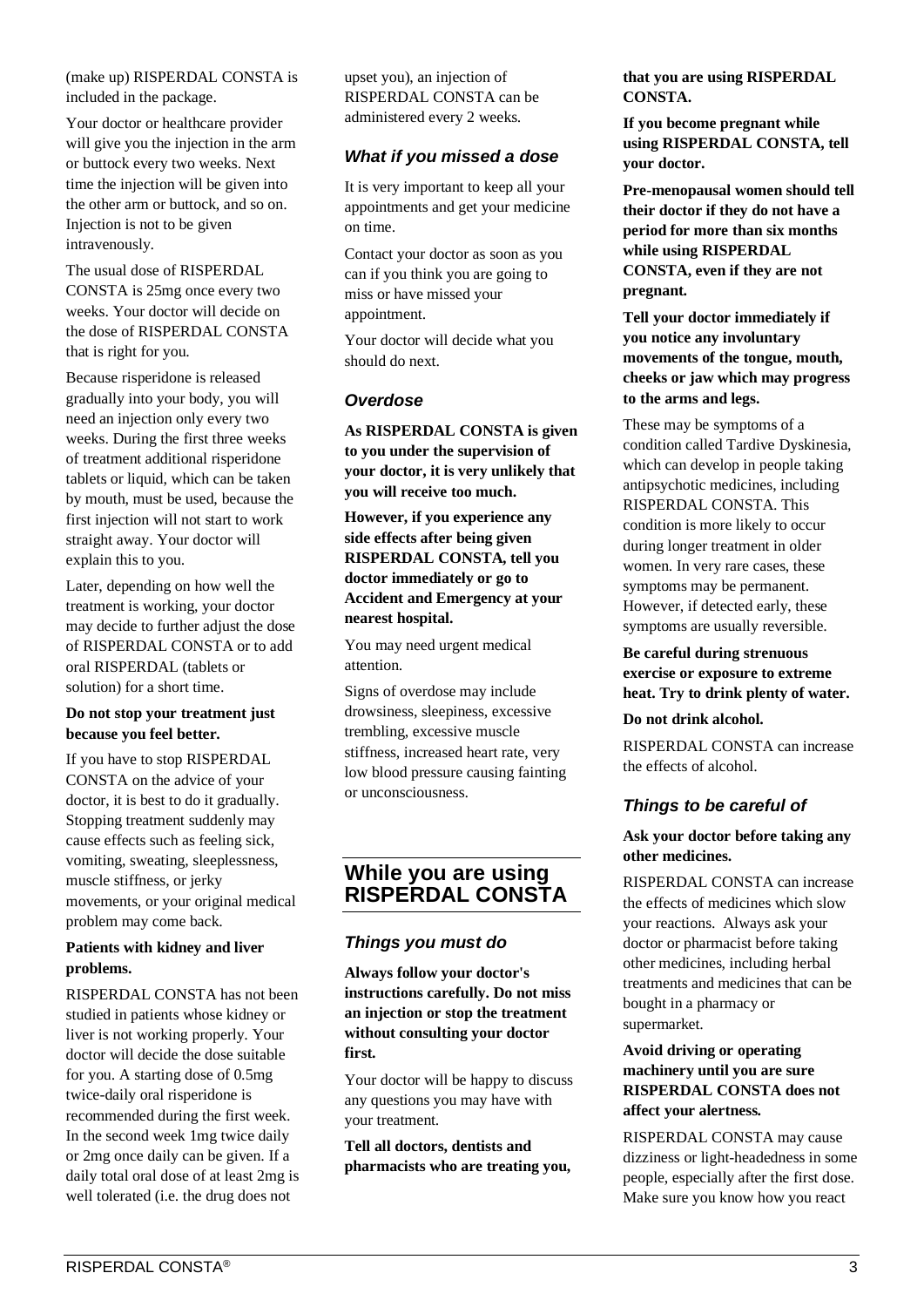#### to RISPERDAL CONSTA before

you drive a car, operate machinery, or do anything else that could be dangerous if you are dizzy.

#### **If the medicine makes you feel light-headed, dizzy or faint, be careful when getting up from a sitting or lying position.**

Getting up slowly may help.

#### **Avoid excessive eating.**

There is a possibility of weight gain when using RISPERDAL CONSTA. Your doctor may monitor your body weight or recommend strategies to assist with weight management.

# **Side Effects**

All medicines can have side effects. Sometimes they are serious, but most of the time they are not. Your doctor has weighed the risks of using this medicine against the benefits they expect it will have for you.

All medicines can have side effects. You may need medical treatment if you get some of the side effects.

**Ask your doctor or pharmacist to answer any questions you may have.**

**Tell your doctor as soon as possible if you do not feel well while you are using RISPERDAL CONSTA.**

**Tell your doctor if you notice any of the following and they worry you:**

- **difficulty thinking, working or carrying out your usual daily activities because of:** 
	- − headache
	- trembling, muscle weakness, unsteadiness on your feet, lack of coordination or slow, shuffling walk (symptoms of Parkinsonism)
	- − drowsiness, sleeplessness or difficulty concentrating
	- nightmares
	- difficulty speaking
- − blurred vision
- fainting
- dizziness
- swelling or pain at injection site
- − any problems with confusion or unsteadiness
- − pain in parts of your body, e.g. tooth ache, in the back, ear, mouth, throat, hands or feet
- **muscle, joint, nerve or movement changes such as:** 
	- shaking or trembling
	- fatigue or weakness
	- − restlessness in the legs or difficulty sitting still
	- − uncontrolled muscle spasms, twitching, jerking or writhing movements
	- − unusually reduced or slow body movement
	- − a jerky feeling in your arm or leg that you can sense when rotating your limb or joint
	- muscle weakness, pain, spasms, twitching or stiffness
	- − joint stiffness or pain
	- tingling or numbness of the hands or feet
	- − decreased feeling of sensitivity, especially in your skin
	- − difficulty in walking
	- − involuntary changes in posture
- **behavioural changes such as:** 
	- − irritability or agitation
	- unusual anxiety or depression
- **other changes such as:** 
	- − cold or "flu-like symptoms, e.g. cough, blocked or runny nose, sneezing, sore throat
	- − fever, chills, shortness of breath, cough, phlegm and occasionally blood (signs of pneumonia)
- − indigestion, stomach discomfort or pain, constipation or diarrhoea
- − nausea or vomiting
- dry mouth or excessive thirst
- excessive saliva or drooling
- − acne
- − dry skin
- swelling of any part of your body, e.g. hands, ankles or feet
- fever
- unexplained weight gain or loss
- − signs of high blood sugar such as unusual thirst, tiredness or need to urinate more often than usual
- − inability to or feeling burning pain when passing urine
- − some loss of bladder control
- − breast abnormalities breast discomfort or swelling or unusual secretion of breast milk
- missed or irregular menstrual periods
- − sexual function disturbances erectile dysfunction, problems with ejaculation, decreased sexual drive
- unexplained decreased or increased appetite
- − dizziness on standing up, especially when getting up from a sitting or lying position
- − fast heart rate or chest discomfort
- − shortness of breath or wheezing
- − increased sensitivity to light
- rash or itchy, red skin
- an increase of CPK (creatine phosphokinase) in your blood, an enzyme which is sometimes released with muscle breakdown or changes in liver function results.